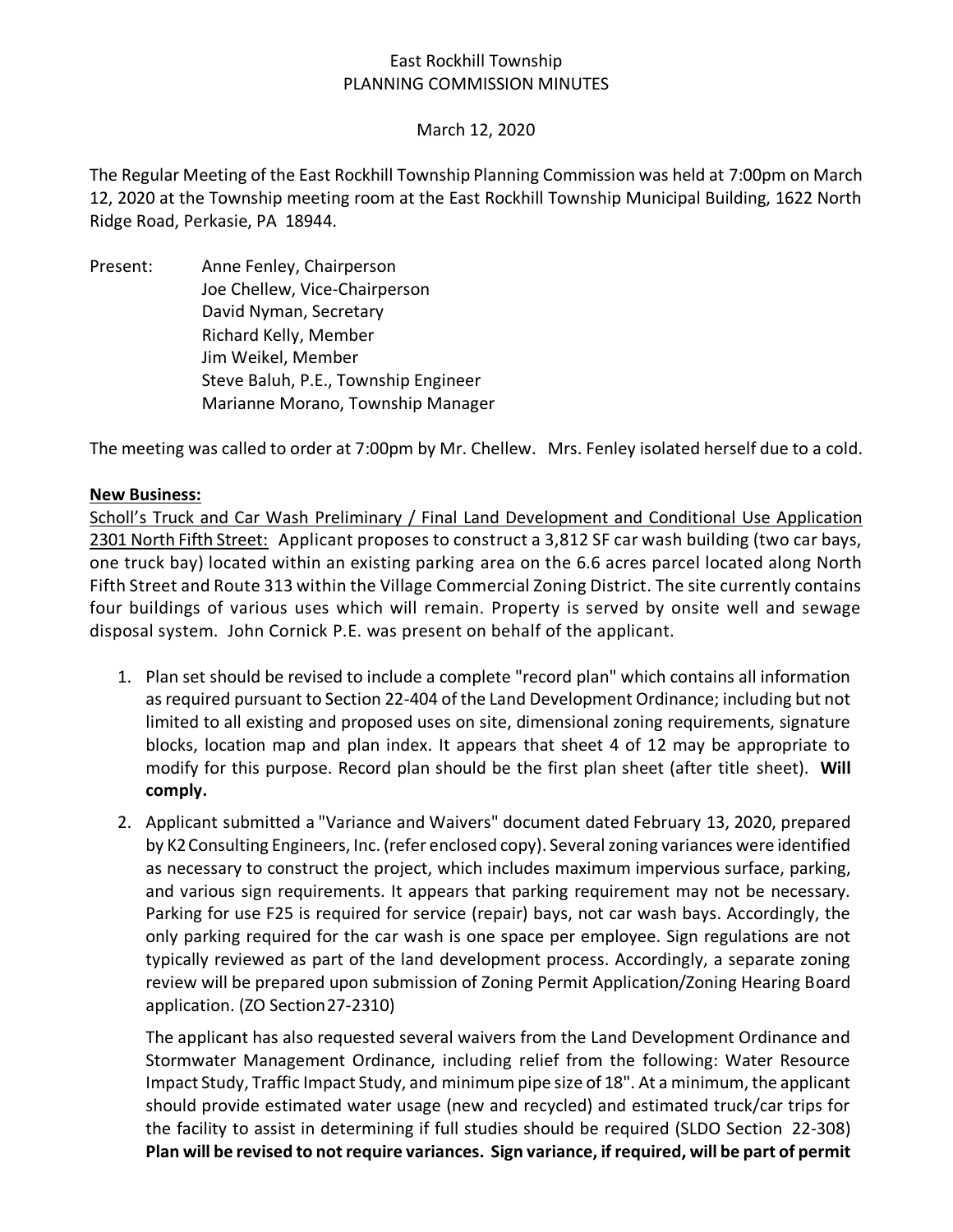**application submission. Applicant will comply with providing additional documentation to determine if full studies should be required.** 

3. Multiple uses exist on the site, including service station, restaurant, apartment, storage, etc. Zoning tabulation on Sheet 5 of 12 should be revised to identify all existing and proposed uses. Multiple uses are permitted within the VC Zoning District, subject to Conditional Use approval. (ZO Section 27-1003)

Additionally, Use F-25 (Service Station or Car-Washing Facility) is permitted as Conditional Use in the VC Zoning District. A Conditional Use application was received (refer enclosed copy), dated February 17, 2020. The Conditional Use hearing before the Board of Supervisors has been scheduled for March 24, 2020. The Planning Commission should issue comments/recommendation on the Conditional Use application for consideration by the Board of Supervisors at the hearing. Plan should be revised, if necessary, subject to conditional use adjudication. (ZO Section 27-2209.d) **Will comply.**

- 4. Buffer yard(s) are required to be delineated on the plan where required adjacent to residential properties. Existing vegetation at the rear of the site may be suitable in lieu-of installing buffer plantings. Township should determine if existing vegetation is satisfactory. (ZO Section 27- 304.F25.m and27-1003.h) **Will comply.**
- 5. Natural resource mapping and protection calculations should be included on the plan to verify compliance with Section 1900 of the Zoning Ordinance. As indicated in general note #10, a "potential area of wetlands" exists at the northern corner of the site (no improvements are proposed in this portion of the lot). Design engineer should identify the basis for possible wetlands (i.e.. NWI mapping, soils, etc.). A site specific wetland study may be required pursuant to Section 27-1900.h of the Zoning Ordinance and Section 22-409 of the Subdivision and Land Development Ordinance. **Will comply.**
- 6. Development within VC Zoning District is subject to architectural review by the Township to preserve and protect the character of the Village. Floor Plan and Elevation Plan, sheets A1 & A2, dated January 16, 2020, prepared by Styer Group were included with the submission. Township should determine if building design is satisfactory. (ZO Section 27-1003.C) **Comment**.
- 7. Site is currently served with on-lot water and sewage disposal system. Plan should clarify what buildings have water/sewer service, and approximate location of service lines. A new well is proposed to serve the car wash facility. Location of existing and proposed wells should be identified on the plan. Installation of new well requires permits from Bucks County Department of Health and Township water impact study may be required as discussed above. Additionally, comment should be received from the servicing fire company. (SLDO Section 22- 519) **Four wells are on the property one is currently not operational**.
- 8. Applicant should clarify if sanitary sewage disposal flows will be generated by proposed facility (i.e.. wash sink, bathroom, etc.). If sewage flows are generated, method of disposal should be addressed. Any new onsite sewage disposal system or increase in flow to an existing system requires verification of approval from Bucks County Health Department. Additionally,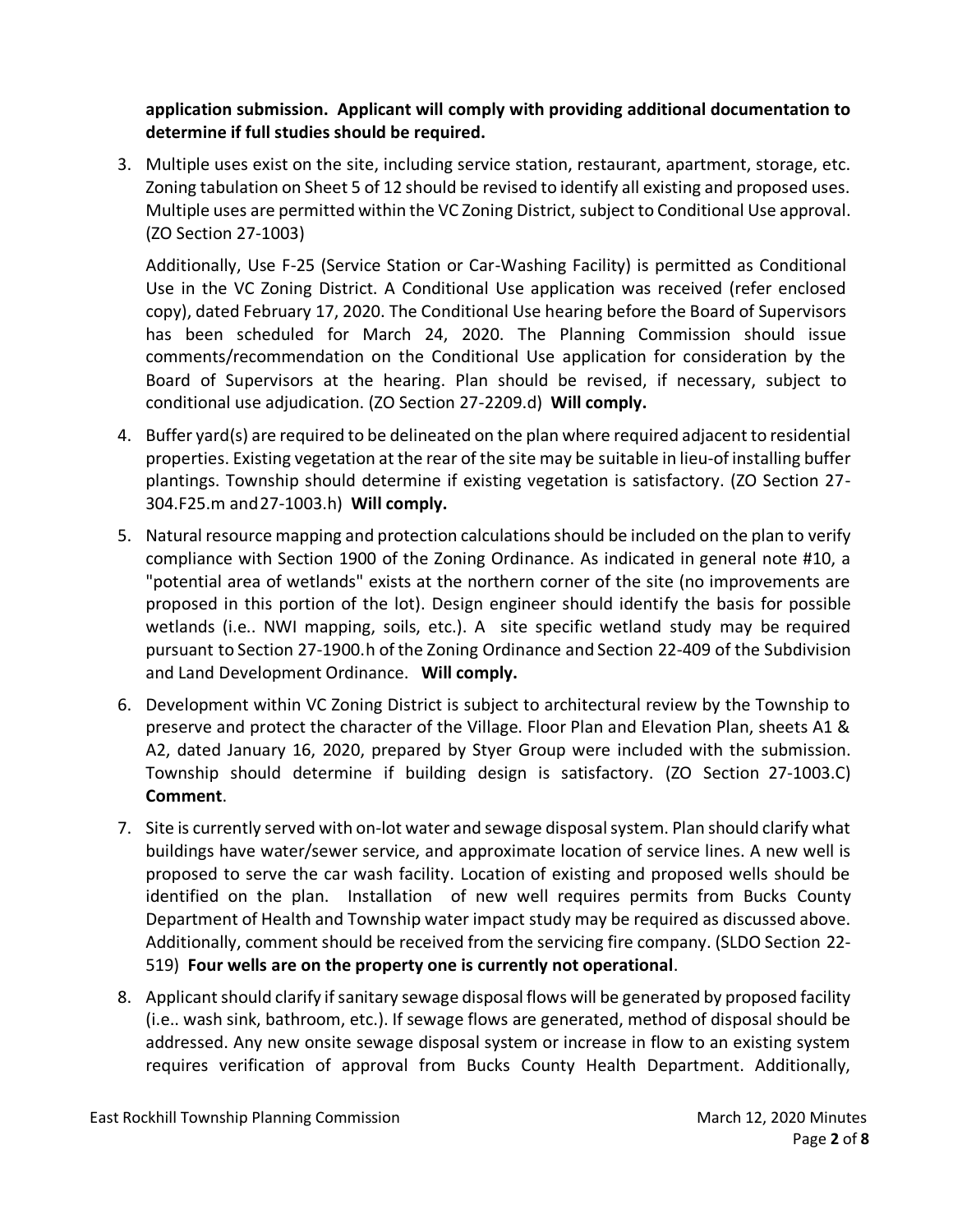complete Sewage Facilities Planning Module, or waiver application, should be submitted and requires approval by Bucks County Department of Health, East Rockhill Township, and PADEP. (SLDO Sections 22-407 & 520) **A restroom is available at the existing service station.**

- 9. Street improvements including cartway widening, drainage facilities, curb, and sidewalk are required to be installed along the property frontage in accordance with Sections 22-505, 506, 512, and 513 of the Subdivision Ordinance, unless a written request for waiver of frontage improvements is submitted by the applicant and approved by the Township. The only street improvements proposed is curb to define the carwash entrance/exit. (SLDO Section 22-308) **Revision and waiver if applicable to be submitted.**
- 10. Driveway access to the car wash is proposed in two locations along Route 313. Plan should clarify proposed traffic flow/restrictions at the entrances. Verification of PennDOT Highway Occupancy Permit issuance should be obtained by the applicant for proposed improvements along Route 313 site frontage. (SLDO Section 505.2) ) **Will comply.**
- 11. Street tree plantings are required to be installed along all site frontage in accordance with Section 22-515.1 of the Land Development Ordinance; unless a waiver isrequested in writing and approved by the Township. **Waiver to be requested.**
- 12. Verification of approval should be received in writing from the Bucks County Conservation District for proposed erosion/sedimentation control measures to be implemented during earthmoving activities. Additionally, as proposed disturbance exceeds one acre, an NPDES Permit must also be obtained by the applicant for discharge of stormwater runoff during construction activities. (SLDO Section 22-518) ) **Will comply.**
- 13. Stormwater Management Report, dated February 13, 2020, prepared by K2 Consulting Engineers, Inc. was submitted with the plan. Stormwater management is proposed via installation of underground stormwater infiltration bed near the front of the site. The following comments should be addressed by the design engineer to permit complete review and verify compliance with Stormwater Management Ordinance. (Chapter 26 part 3):
	- a. A limited infiltration narrative is included in the Stormwater Management Report (page 9). A complete infiltration feasibility analysis (with site testing) should be completed to verify that the soils are suitable for infiltration BMPs. If the infiltration testing concludes that an infiltration BMP is not suitable for this site, an alternate BMP, consistent with PADEP NPDES requirements may be required (SMO Section 26-325.A) should beselected.
	- b. Calculations appear to indicate that both pre and post development cover calculations utilize impervious surface within the project area. Section 26-320.1.c of the Stormwater Management Ordinance requires the predevelopment project area to be considered meadow. Report and narrative should be clarified/amended as necessary.
	- c. Outlet structure detail should be included on plan to verify consistency with BMP discharge calculations.
	- d. Profile drawings and construction specifications for storm sewer collection system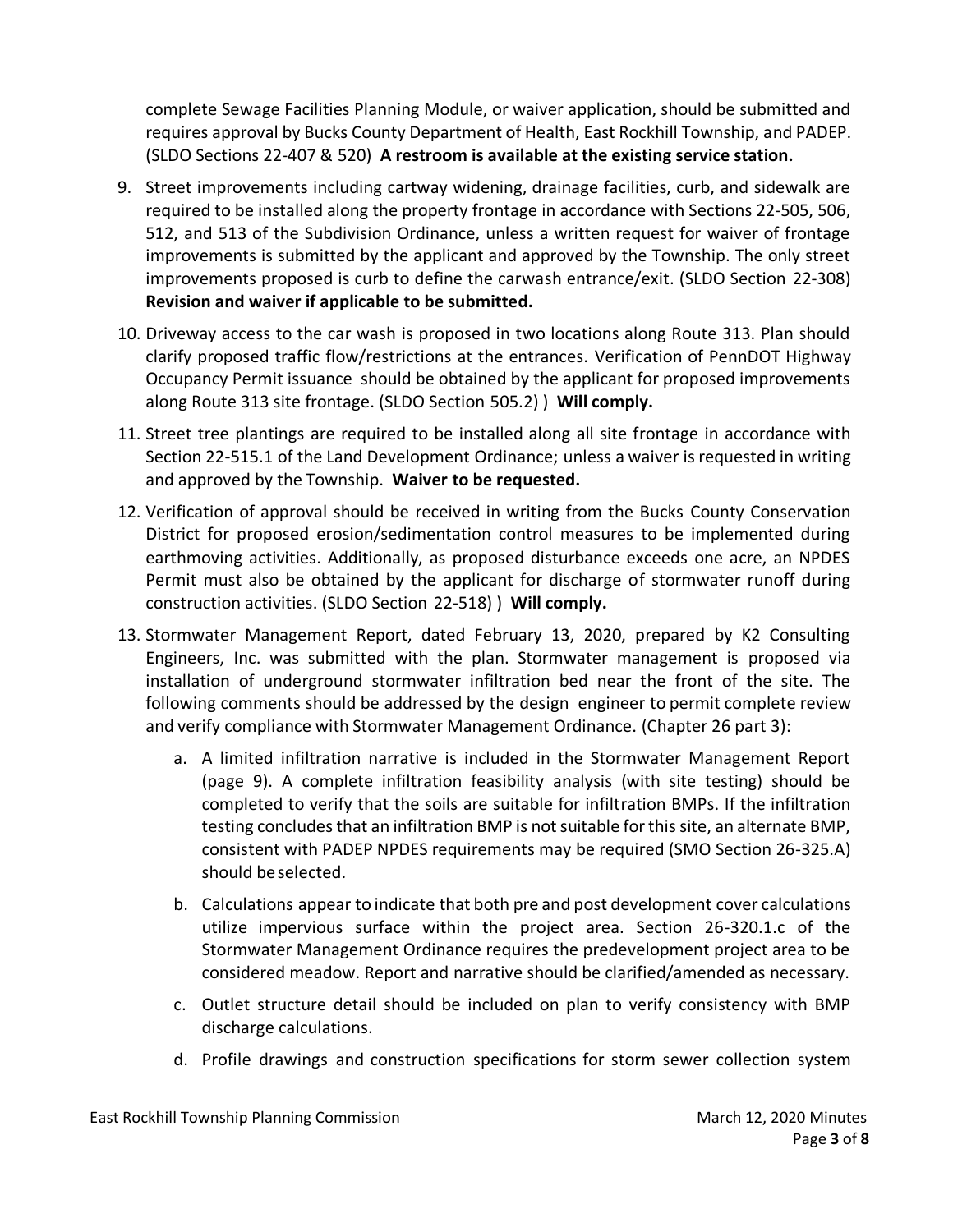should be included in the plan set.

- e. On sheet 8 of Stormwater Management Report, the calculation for groundwater recharge references the incorrect number. "A" should be the area of impervious surface, not the area ofdisturbance.
- f. Stormwater Management Report must include a stormwater pipe/node tabulation.
- g. In order to prevent accumulation of sediment/vegetation/debris within the underground stormwater BMP, the Stormwater Management plan must include some means sediment filter on stormwater inlets and leaf trap/cleanout at a point before the roof drains enter theinfiltration facility. (26-319.23.A(2))
- h. Operation and Maintenance agreement should be required to be executed by the applicant in a form satisfactory to the Township Solicitor to guarantee the long-term integrity and maintenance of the facilities. Township's access for periodic inspections should be addressed by the grant of a "blanket" easement.
- i. Storm Tech Chamber details on sheet 10 of 12 include references to dimensions "to be determined by site design engineer". Details should be revised to depict final design.

# **A resubmission will be submitted.**

- 14. Recreation land in the amount of 1,500 sf per 4,000 sf of new building area, or part thereof, is required in accordance with Section 22-525.C(2) of the Land Development Ordinance. In the alternate, the Township may accept a contribution in-lieu-of land dedication pursuant to Township fee schedule. **Comment**.
- 15. Area within the ultimate right-of-way of Route 313 and North Fifth Street should be offered for dedication to the Township as an easement in accordance with Section 22-506.8.2 of the Subdivision Ordinance. Right of way area to be dedicated may be "stepped" around existing facilities/structures which encroach within the right-of-way. Additionally, North Fifth Street is classified as a major collector street requiring a future right-of- way measured 40 feet from centerline. (SLDO Section 506 1.& 2) Legal descriptions for the ultimate right-of way area (one original and two copies), signed and sealed by the responsible surveyor should be submitted for review and easement document preparation. **Existing features will be discussed with Township Engineer.**
- 16. The current truck turning plan (sheet 12 of 12) indicates that both the passenger car and semitrailer travel path are not sufficient based on access lane design. The passenger car wheel path appears to cross the proposed curb, and the semi-trailer wheel path does not appear to fit in the truck wash bay entrance. Vehicle access plan layout/turning movement plan should be revised to accommodate both vehicles. **Will comply.**
- 17. Development/Financial Security Agreement should be executed between the applicant and Township to guarantee installation of required improvements including, but not limited to, stormwater management, erosion control, landscaping, and road improvements (if required). Construction escrow estimate should be prepared by the design engineer for review and use in agreement preparation. (SLDO Section22-606) **Will comply.**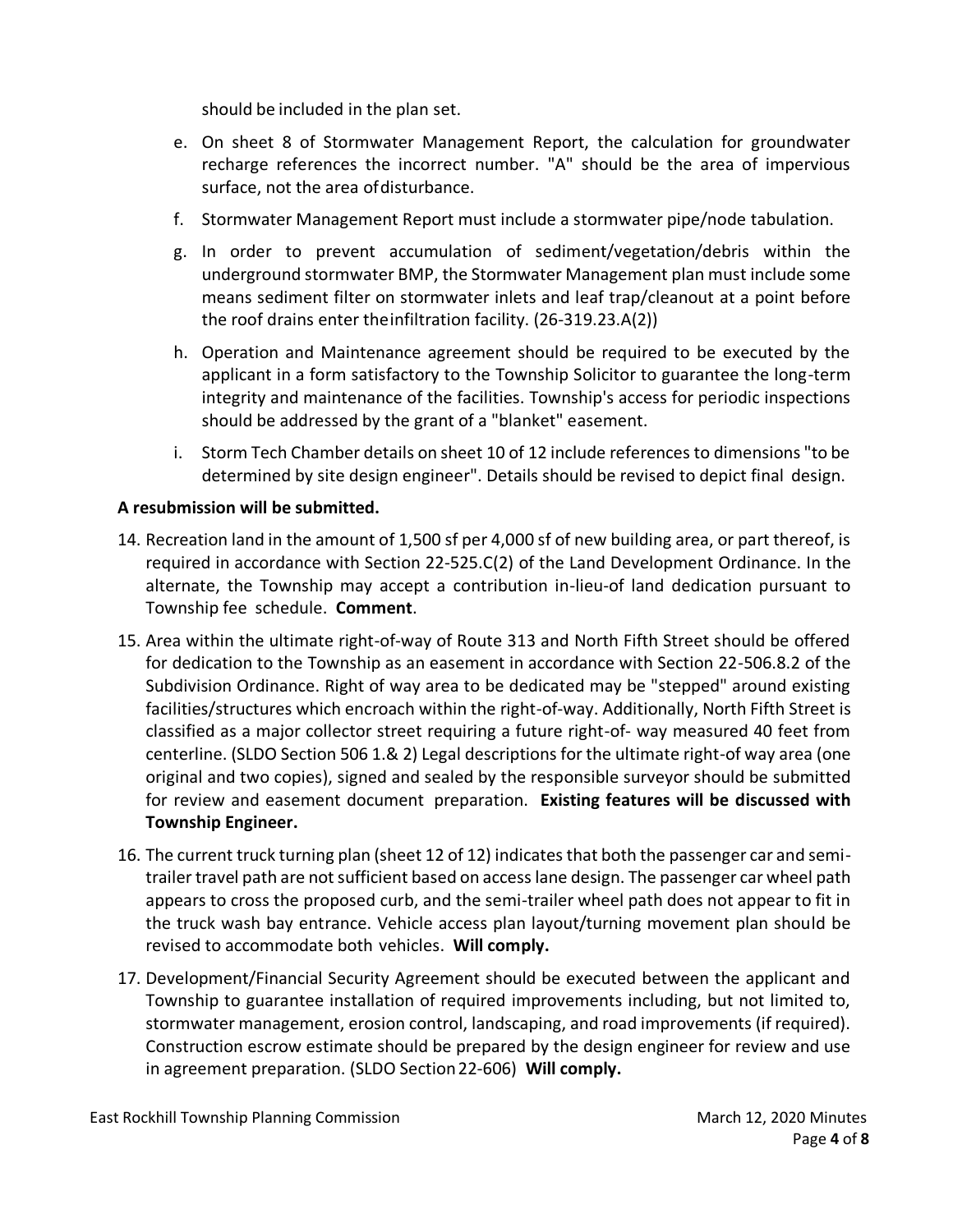- 18. Plans should be revised to comply with the preliminary plan drafting/design requirements of Section 22-403 of the Land Development Ordinance including the following engineering and drafting comments:
	- a. Zoning Requirements Table and notes on Sheet 5 should be revised to indicate "East Rockhill Township". Hilltown Township is shown.
	- b. Site out boundary should be shown as a solid heavy line. (Section 22-403.2.1)
	- c. Plan should be revised to indicate a land development name or identifying title (not just Site Plan for TMP #12-15-1). (Section 22-403.3.A)
	- d. Graphic scale on sheet 6, and possibly other sheets, is incorrect and should be revised accordingly.
	- e. A statement, signed by the landowner, acknowledging the stormwater management system to be a permanent fixture that can be altered or removed only after approval of a revised plan by the Township, which shall be recorded with the record plan and which shall be applicable to all future landowners, should be included on the plan. (Section 26-325.1.0(22))
	- f. The following signature block for the design engineer should be included on the plan: "(Design Engineer), on this date (date of signature), has reviewed and hereby certify that the stormwater management plan meets all design standards and criteria of East Rockhill Township Watershed Act 167 Stormwater Management Ordinance."
	- g. The following details should be included on the plan: a detail delineating the pavement restoration within the right of way versus outside of the right of way, light pole detail, curbing detail/specifications, concrete pavement detail, concrete parking stop detail, and impervious to pervious area restoration detail.
	- h. A detailed impervious surface tabulation should be included on the plan, indicating the areas to be removed, replaced, and constructed (e.g. paving, building, grass, etc.)
	- i. Location map should be at a scale of  $1'' = 800'$ . (Section 22-403.3.G)
	- j. The incorrect TMP No. is shown for the parcel at the southern corner of the plan (12- 15-1 shown, correct 12-15-1-1). Additionally, names of adjacent property owners should be identified on the plan. (Section 22-403.3.L)
	- k. Trash enclosure should be included on the plan, and indicate adequate screening. (ZO Section 27- 1003.B)
	- l. An adequate legend should be added to applicable plan sheets (e.g. sheet 5 and 6).
	- m. Site plan should be revised to include location of dwellings (dimensions from corners of proposed buildings perpendicular to nearest property line), exterior dimensions, and finished floor elevation. (Section 22-403.5. 8)
	- n. Plan should be revised to identify sight distance requirements/calculations in accordance with the Pennsylvania Code, Title 67, Chapter 441 "Access to and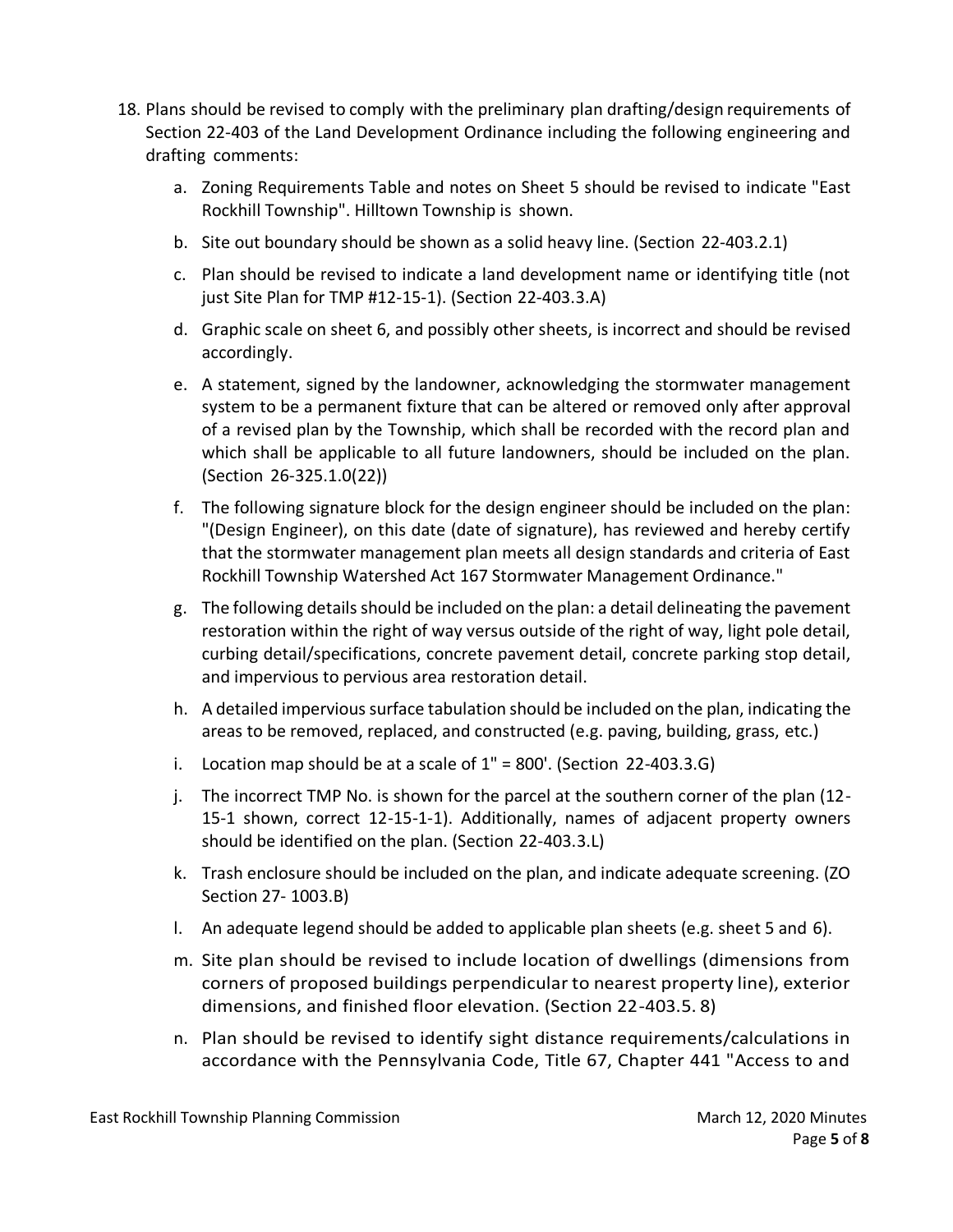occupancy of Highways by Driveways and Local Roads". As such, the plan must identify site features (e.g. vegetation, walls, utility poles, signage, and topography) along Route 313 to the extent necessary to verify available and proposed sight distance. Plan must identify sight distance lines and how the measurements were taken (e.g. distance behind travel lane, sight line elevation, and object height elevation). (SLDO Section 22-511.1.A)

- o. Plan should include details for storage/sediment tanks for wash water, if proposed.
- p. Traffic controls (in conformance with PennDOT publication 213) should be shown on the plan and should be installed throughout the duration of construction within or adjacent to the right-of-way of Route 313.
- q. PA One call number on sheet 1 should be shown on all applicable sheets (e.g. sheet 7 PA One call number is blank).
- r. The following inconsistencies exist in the stormwater management design on sheet 6 and should be revised accordingly:
	- i. Stormwater pipe from Inlet 1-8 to existing culvert indicates a slope of "O.XX%".
	- ii. Invert-in (S) on 1-3 does not correspond with pipe slope/length.
- s. General notes #3 and #4 do not appear to pertain to this project and should be revised accordingly.
- t. All existing/proposed utility connections should be shown on the site plan and stormwater management plan to verify that there are no conflicts with utility crossings. (Section 26-319.3.0)
- u. Some text is overlapping on Sheet 6 and should be revised accordingly.
- v. General Note #22 should be revised to state "East Rockhill Township", not "Hilltown Township."
- w. Outlet structure detail on sheet 11 should be revised to match the invert and rim elevation indicated on sheet 6.
- x. The landscape schedule must include a graphic image of each unique tree planting. (Section 22-515.1.D)
- y. The limit of disturbance should be delineated on the plan (sheet 8 of 12). The acreage of disturbance is not consistent within the submitted documentation. Sheet 8 of Stormwater Report indicates an area of disturbance of 73,041 sf (1.68 ac), which is inconsistent with plan sheet 8 of 12 which indicates an area of disturbance of 1.76 ac. Plan and report should be revised for consistency.
- z. A topsoil stockpile detail is shown on the detail sheet, but not on the plan. Location of topsoil stockpile should be indicated on the plan.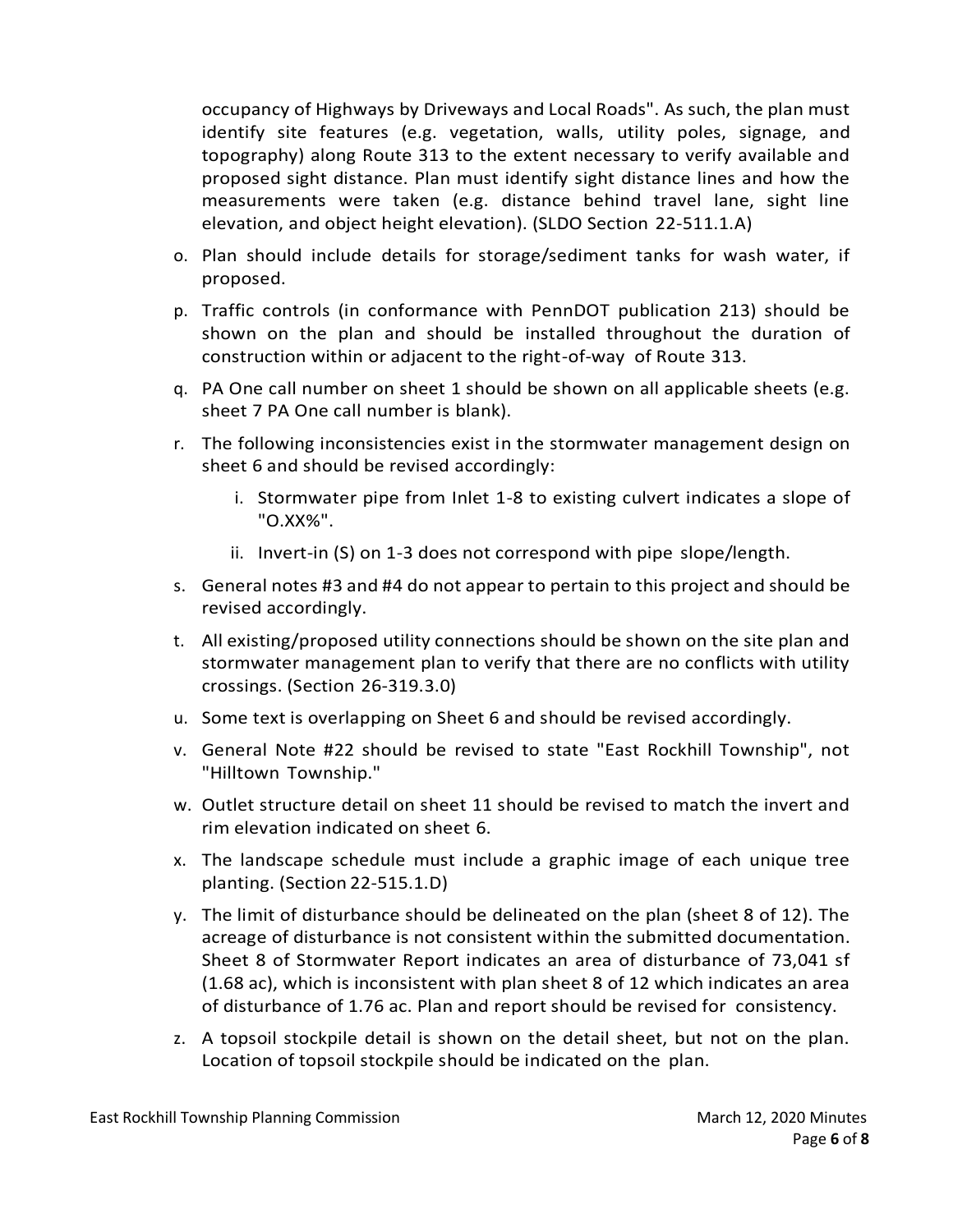- aa. Existing and proposed drainage shed maps should be included on plan set.
- bb. Sign details should be removed from the plan set as they require separate zooming permit review/approval.
- cc. The limit of disturbance should be delineated on the plan (sheet 8 of 12). The acreage of disturbance is not consistent within the submitted documentation. Sheet 8 of Stormwater Report indicates an area of disturbance of 73,041 sf (1.68 ac), which is inconsistent with plan sheet 8 of 12 which indicates an area of disturbance of 1.76 ac. Plan and report should be revised for consistency.
- dd. A topsoil stockpile detail is shown on the detail sheet, but not on the plan. Location of topsoil stockpile should be indicated on the plan.

## **Will comply.**

**On motion** by Mr. Chellew, seconded by Mr. Weikel to recommend the Conditional Use application to the Board of Supervisors noting the use compliments the existing service station and subject to traffic and water be addressed to the Township Engineer satisfaction. With no additional discussion, all present voted in favor.

Bucks County 2019 Annual Report was provided to the Planning Commission members.

## **Old Business:**

Perkasie Regional Authority Booster Station Land Development Plan was recorded on February 28, 2020.

### Planning Commission Vacancy:

**On motion** by Mr. Weikel, seconded by Mr. Kelly, to recommend Blake Eisenhart and George Broadhead be accepted by the Board of Supervisors for the two vacancy openings. With no additional discussion, all present voted in favor.

### Draft Comprehensive Plan Public Meeting:

Consensus was to hold the Draft Comprehensive Plan public meeting on the advertised work session meeting date of June 4, 2020.

### **Public Comment:**

• Alice Moore, 2747 Three Mile Run Road, asked when the draft comp plan would be available for review and comment. The document would be posted to the website and sent out through email alert to all subscribers.

**Adjournment: On motion** by Mr. Weikel, and seconded by Mr. Nyman, the meeting adjourned at 7:59pm.

Respectfully Submitted,